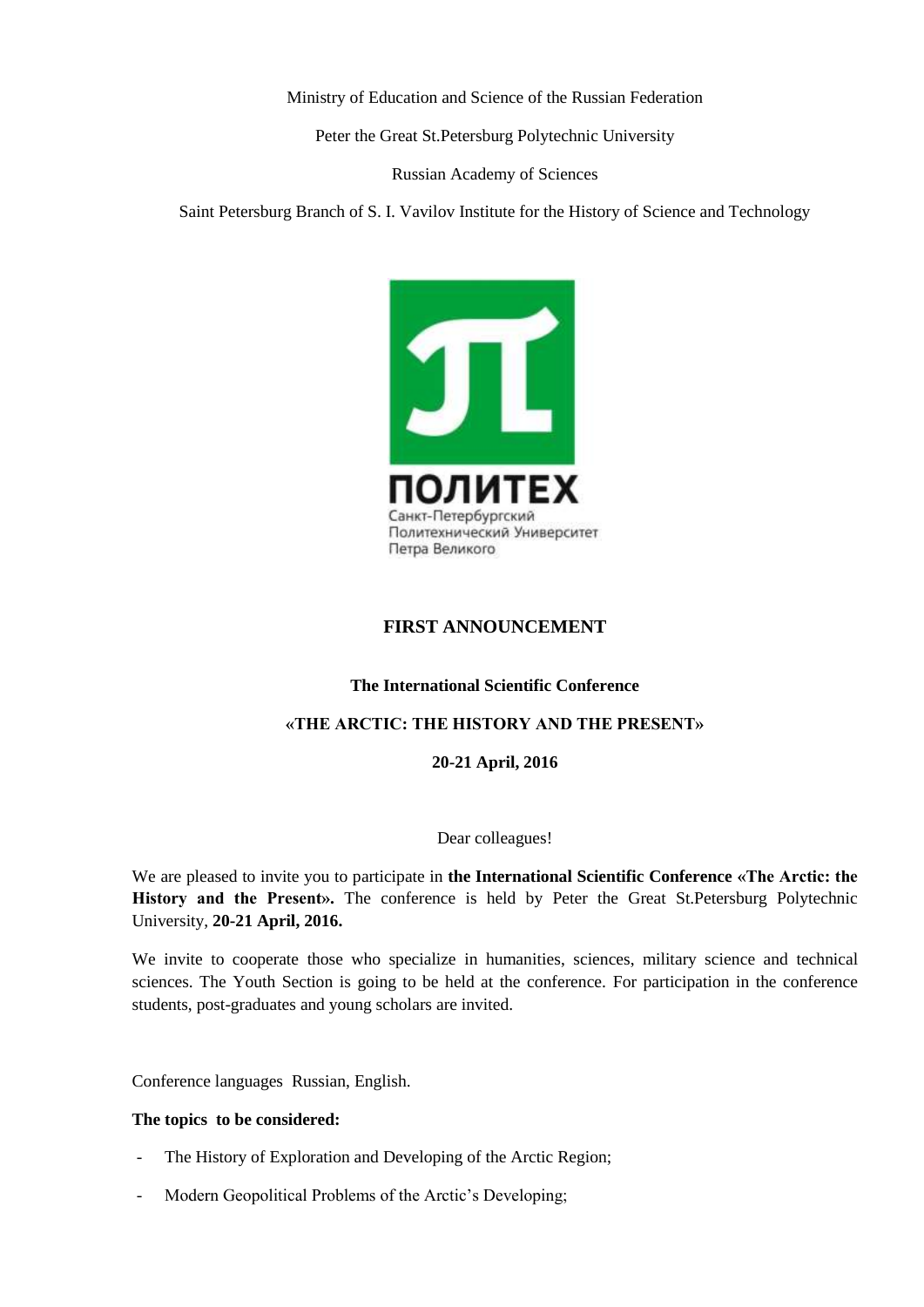- Military Safety and Strategic Stability in the Arctic;
- Ecological and Man-caused Problems in the Arctic Region;
- The International Cooperation in the Arctic;
- The Cultural Heritage of the Arctic;
- Tourism and its prospective development in the Arctic Region;
- The Indigenous Population of the Arctic and the Problem of their Sustainable Development.

The collection of the conference papers is going to be published.

**The Application form** (see **Appendix 1**) should be sent to the e-mail address **[stu.history@mail.ru](mailto:stu.history@mail.ru)** (the note «The Arctic»)

The paper should be sent to the e-mail address **[stu.history@mail.ru](mailto:stu.history@mail.ru)** (the note «The Arctic»)

# **Deadline for application submission: the 1st of March 2016**

**Deadline for paper submission: the 10th of May 2016**

# **Organizational Committee will send feedback to the authors.**

# **Instruction for the Authors of the Papers**

- the papers must present original works of the authors and be in accordance with the mentioned conference topics;
- the author's last name the name of the paper, **Petrov.rtf or Petrov.doc;**
- the length of the paper, including supplementary tables and graphs, must not exceed 10 text pages;
- beginnings of the sections set-off 1.5 cm;
- text of the report: font style TIMES NEW ROMAN, font size 14, spacing single (some tables font size 12);
- margins: on the left 3 cm, on the right 2 cm, the upper, the lower 2 cm

## **The structure:**

- Universal Decimal Classification (UDC) (in the Title of the Article);
- authors (Russian/English) full name, titles, residence of the organization, position, contacts;
- the Title of the Paper in Russian and English in the extent of 10-12 words including prepositions;
- the abstract in Russian and English in the extent of 50-55 words;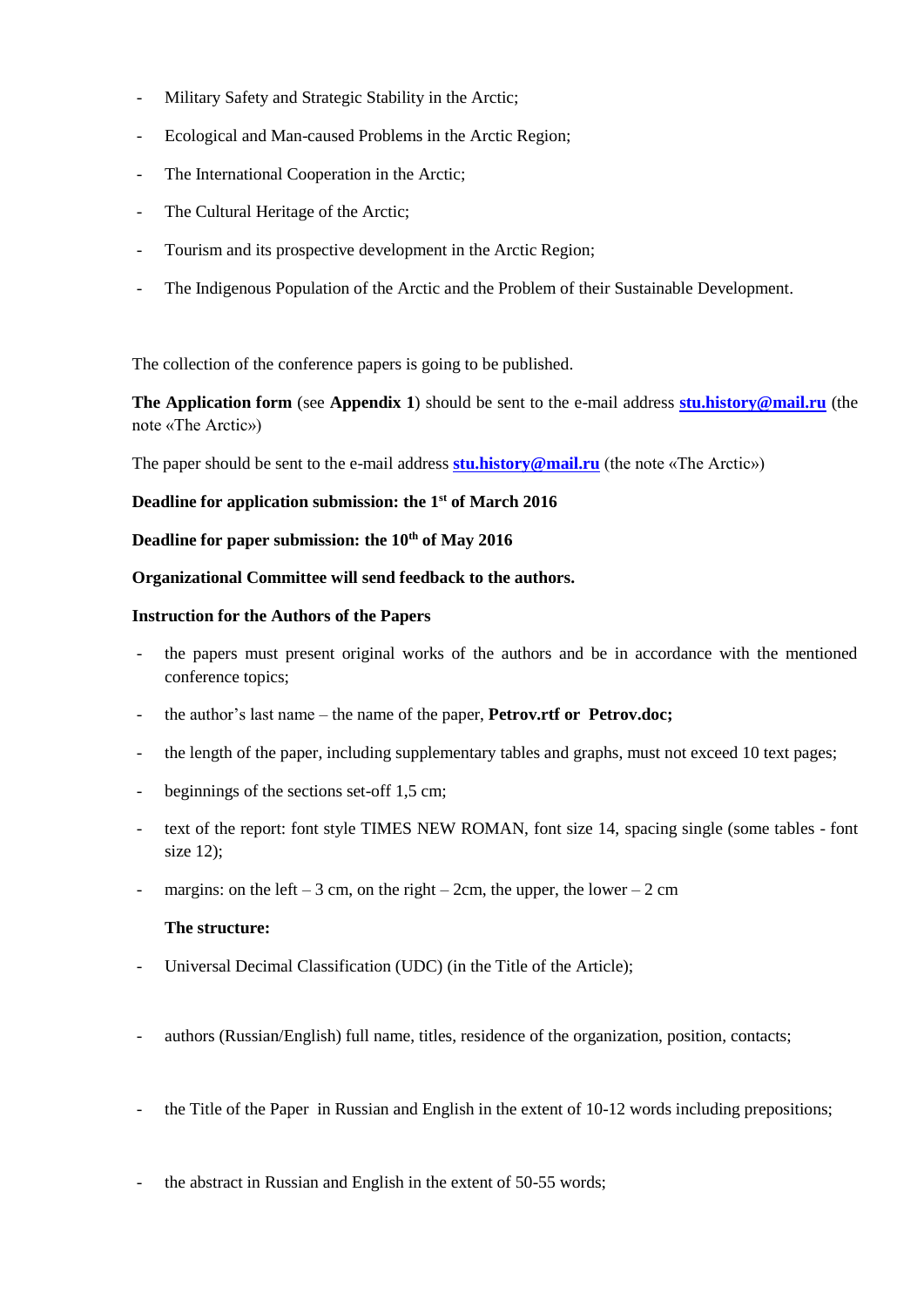- keywords in Russian and English ;
- bibliography according to Russian standard GOST 7.0.5 2008 «Bibliographic reference»
- References to literature should be presented in the text in its respective place only with its indication number in square brackets. At the end of the article in the bibliography, the indicated number should be written with the following as an example of the information to be included:
	- [1] Armstrong M. Personal management. SPb.; М, 2002.

# **Conference Location**

Peter the Great St.Petersburg Polytechnic University

Polytechnicheskaya street 29., Saint-Petersburg («Polytechnicheskaya» underground station)

## **Plenary Session**

Assembly Hall of the Main Building SPbPU

## **Organizing Comittee**

[stu.history@mail.ru](mailto:stu.history@mail.ru) Sumkina Larisa Dmitrievna, Veselova Alla Borisovna

## **Contacts**

Samilovskaya Ekaterina Anatol'evna

**Phone:** +7-921-367-37-91

**Mail:** [katerina-samilovskaya88@yandex.ru](mailto:katerina-samilovskaya88@yandex.ru)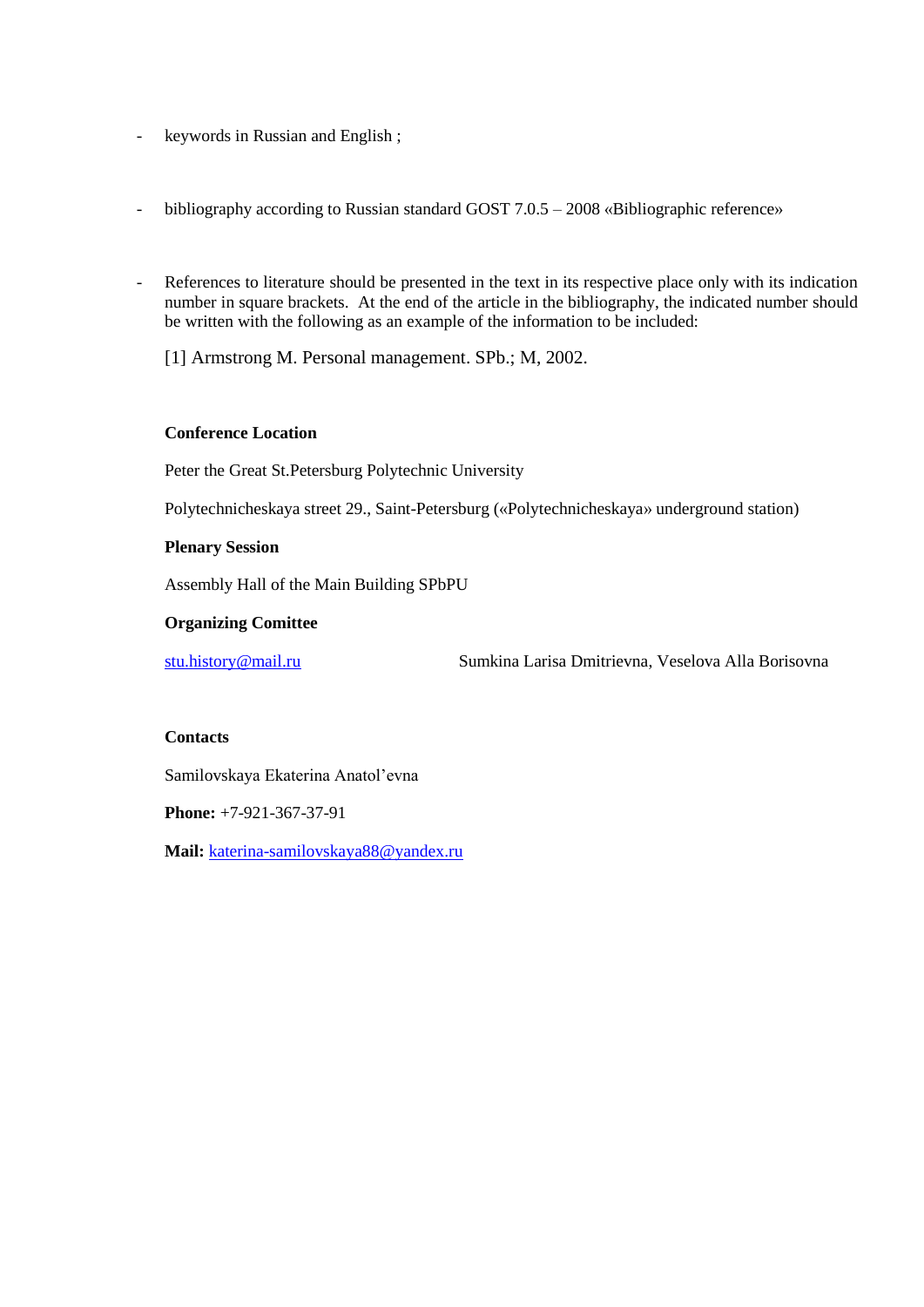Appendix 1

# **Application Form**

| 1.  | <b>Full name</b>                   |                          |
|-----|------------------------------------|--------------------------|
| 2.  | Date of birth                      |                          |
| 3.  | <b>Sex</b>                         |                          |
| 4.  | Organization                       |                          |
| 5.  | <b>Position</b>                    |                          |
| 6.  | Academic degree                    |                          |
| 7.  | <b>Academic status</b>             |                          |
| 8.  | <b>Postal address</b>              |                          |
| 9.  | <b>Contact phone number</b>        |                          |
| 10. | E-mail                             |                          |
| 11. | <b>Arrival and departure dates</b> |                          |
| 12. | <b>Recommended places of</b>       | <b>Hotel «Sputnik»</b>   |
|     | accommodation                      | Hotel «Universitetskaya» |